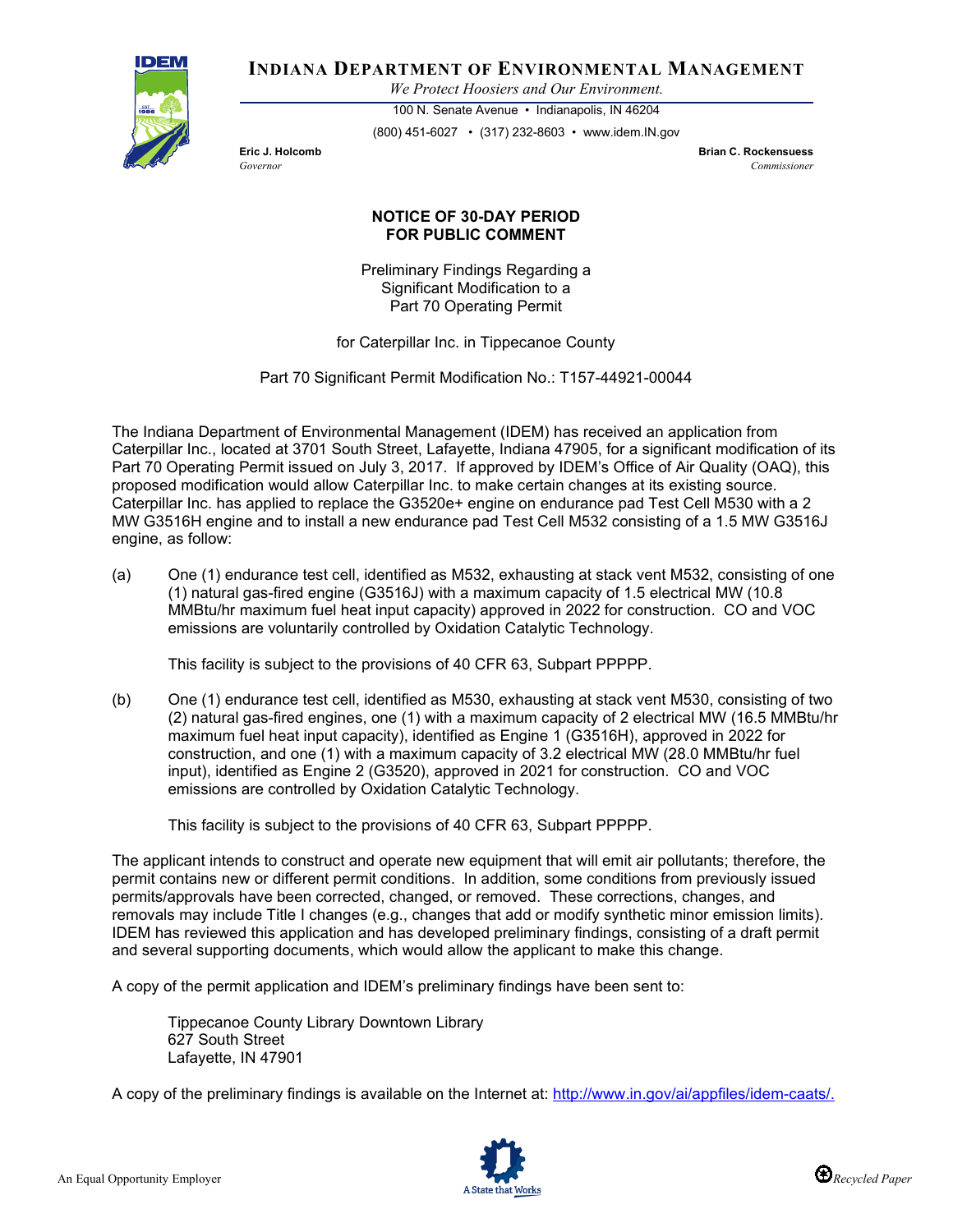A copy of the application and preliminary findings is also available via IDEM's Virtual File Cabinet (VFC). To access VFC, please go to:<https://www.in.gov/idem/> and enter VFC in the search box. You will then have the option to search for permit documents using a variety of criteria.

## **How can you participate in this process?**

This notice is posted on IDEM's website [\(https://www.in.gov/idem/public-notices/\)](https://www.in.gov/idem/public-notices/). The date that this notice is posted on IDEM's website marks the beginning of a 30-day public comment period. If the 30<sup>th</sup> day of the comment period falls on a day when IDEM offices are closed for business, all comments must be postmarked or delivered in person on the next business day that IDEM is open.

You may request that IDEM hold a public hearing about this draft permit. If adverse comments concerning the **air pollution impact** of this draft permit are received, with a request for a public hearing, IDEM will decide whether or not to hold a public hearing. IDEM could also decide to hold a public meeting instead of, or in addition to, a public hearing. If IDEM decides to conduct a public hearing and/or public meeting, IDEM will post a separate announcement of the date, time, and location of that public hearing and/or public meeting on IDEM's website [\(https://www.in.gov/idem/public-notices/\)](https://www.in.gov/idem/public-notices/). At a hearing, you would have an opportunity to submit written comments and make verbal comments. At a meeting, you would have an opportunity to submit written comments, ask questions, and discuss any air pollution concerns with IDEM staff.

Comments and supporting documentation, or a request for a public hearing should be sent in writing to IDEM at the address below. If you comment via e-mail, please include your full U.S. mailing address so that you can be added to IDEM's mailing list to receive notice of future action related to this permit. If you do not want to comment at this time, but would like to receive notice of future action related to this permit application, please contact IDEM at the address below. Please refer to permit number SPM 157-44921- 00044 in all correspondence.

## **Comments should be sent to:**

Hachem Ismaili Alaoui IDEM, Office of Air Quality 100 North Senate Avenue MC 61-53 IGCN 1003 Indianapolis, Indiana 46204-2251 (800) 451-6027, ask for Hachem Ismaili Alaoui or (317) 232-2827 Or dial directly: (317) 232-2827 Fax: (317) 232-6749 attn: Hachem Ismaili Alaoui E-mail: hialaoui@idem.IN.gov

All comments will be considered by IDEM when we make a decision to issue or deny the permit. Comments that are most likely to affect final permit decisions are those based on the rules and laws governing this permitting process (326 IAC 2), air quality issues, and technical issues. IDEM does not have legal authority to regulate zoning, odor, or noise. For such issues, please contact your local officials.

For additional information about air permits and how the public and interested parties can participate, refer to the IDEM Air Permits page on the Internet at: [https://www.in.gov/idem/airpermit/public](https://www.in.gov/idem/airpermit/public-participation/)[participation/;](https://www.in.gov/idem/airpermit/public-participation/) and the Citizens' Guide to IDEM on the Internet at: [https://www.in.gov/idem/resources/citizens-guide-to-idem/.](https://www.in.gov/idem/resources/citizens-guide-to-idem/)

## **What will happen after IDEM makes a decision?**

Following the end of the public comment period, IDEM will issue a Notice of Decision stating whether the permit has been issued or denied. If the permit is issued, it may be different than the draft permit because of comments that were received during the public comment period. If comments are received during the public notice period, the final decision will include a document that summarizes the comments and IDEM's response to those comments. If you have submitted comments or have asked to be added to